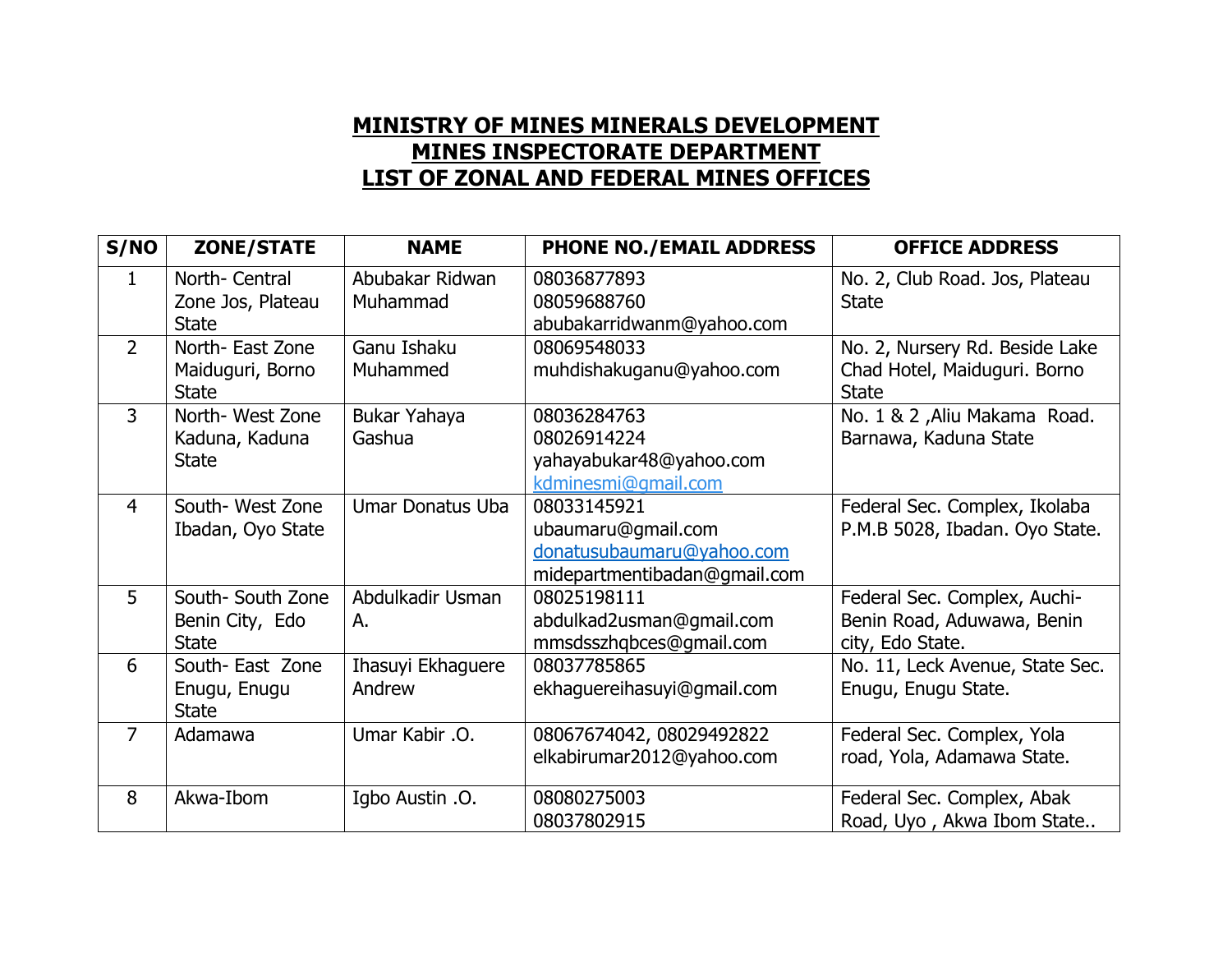| S/NO | <b>ZONE/STATE</b>  | <b>NAME</b>                | <b>PHONE NO./EMAIL ADDRESS</b>                                                                          | <b>OFFICE ADDRESS</b>                                                                                                        |
|------|--------------------|----------------------------|---------------------------------------------------------------------------------------------------------|------------------------------------------------------------------------------------------------------------------------------|
|      |                    |                            | midepartmentuyo@gmail.com<br>midepartmentuyo@yahoo.com<br>austineval3@yahoo.com                         |                                                                                                                              |
| 9    | Abia               | Silas Saviour, G.          | 08037336661<br>savsils@yahoo.com                                                                        | <b>Plot 55 Government Station</b><br>Layout, Ehimiri, Umuahia, Abia<br><b>State</b>                                          |
| 10   | Anambra            | Egbichi Olaka              | 08038153872<br>olazy101@yahoo.com                                                                       | No. 203, Zip Avenue, Amawbia<br>Awka South, Opposite St.<br><b>Augustine Anglican Church</b><br>Umuokpu, Awka, Anambra State |
| 11   | <b>Bauchi</b>      | Ishaya Ayuba               | 07038658360<br>ishayaayuba66@qmail.com<br>midepartmentbauchi@gmail.com,<br>mmsdmidbauchistate@yahoo.com | 3rd floor, Federal Sec. Complex,<br>P.M.B 0173, Bauchi, Bauchi<br><b>State</b>                                               |
| 12   | <b>Bayelsa</b>     | Fadare .O.<br>Opeyemi      | 08033605984<br>opefad84@gmail.com                                                                       | Otiotio Road, Yenezuegene No.<br>BGIS 692 Yanagoa, Bayelsa<br><b>State</b>                                                   |
| 13   | <b>Benue</b>       | Ogwu Agamah<br>Simon       | 08030466622<br>08054429800<br>saogwu@yahoo.com                                                          | Federal Sec. Complex, Makurdi.<br>Benue State.                                                                               |
| 14   | <b>Cross River</b> | Omosebi Mayowa<br>Adetunji | 08030616262<br>mayowaomosebi@yahoo.co.uk,<br>mayowaomosebi44@gmail.com                                  | Federal Sec. Complex, P.M.B<br>1060, Calabar. Cross River<br>State.                                                          |
| 15   | <b>Delta</b>       | Kuye Bukola<br>Flora(Mrs)  | 07034199145<br>mmsdokpanam@yahoo.com<br>mmsddelta@yahoo.com                                             | Fed. Sec Complex<br>Okpnama Road, Asaba, Delta<br><b>State</b>                                                               |
| 16   | Ebonyi             | Adenuoye Dele<br>Raphael   | 08034091006<br>delenuoye@qmail.com                                                                      | No. 3, Nwaele Street, GRA By<br>CBN Office, Abakaliki, Ebonyi<br>State.                                                      |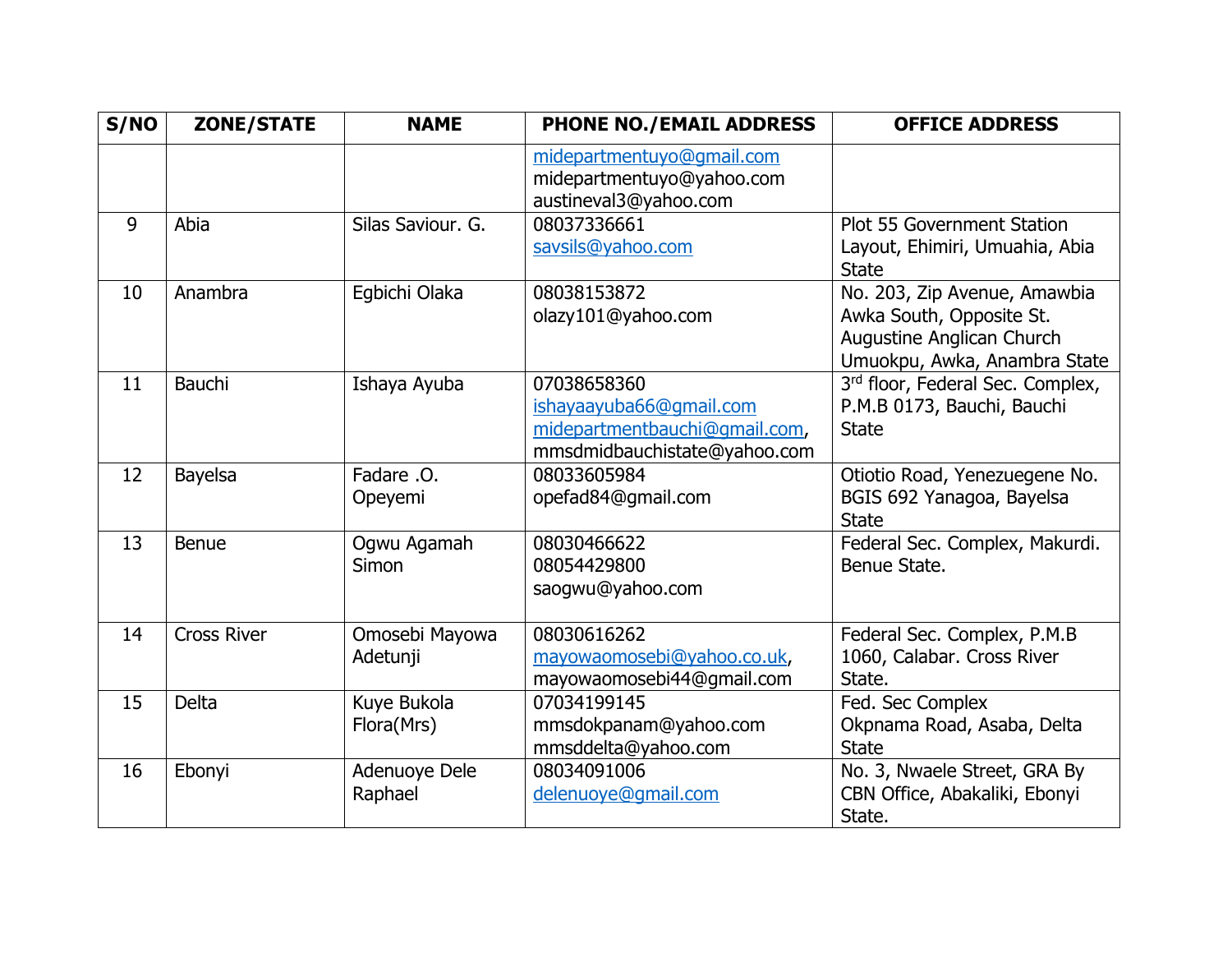| S/NO | <b>ZONE/STATE</b> | <b>NAME</b>                    | <b>PHONE NO./EMAIL ADDRESS</b>                                                              | <b>OFFICE ADDRESS</b>                                                                                            |
|------|-------------------|--------------------------------|---------------------------------------------------------------------------------------------|------------------------------------------------------------------------------------------------------------------|
| 17   | <b>Ekiti</b>      | Naku Ramos                     | 08037785765<br>ogenramos2002@yahoo.com                                                      | Block 11/12, Ayo Fayose<br>Housing Estate, Afao Rd. Ado<br>Ekiti, Ekiti State.                                   |
| 18   | FCT, Office Abuja | <b>Bature Musa</b><br>Mohammed | 08025710548<br>07063075069<br>asbature01@gmail.com                                          | No. 10 Lola Close, Off Luanda<br>Crescent, Behind Ministry of<br>Mines and Steel Dev. Complex,<br>FCT, Abuja     |
| 19   | Gombe             | Adamu Zakari                   | 08036128383<br>zabazamfare@gmail.com<br>midgombe@yahoo.com                                  | Federal Secretariat Biu Rd.<br>(Beside PHCN Pantami<br>undertaking Office) Gombe.<br>Gombe State.                |
| 20   | Imo               | Edim Asidok<br>Udobong         | 08035961220<br>edimasons2008@yahoo.com                                                      | Federal Sec. Complex,<br>PortHarcourt Express way,<br>Owerri, Imo State.                                         |
| 21   | <b>JIgawa</b>     | Usman Siyaka<br>Obanimoh       | 08036500644<br>usmansiyaka6@gmail.com                                                       | Federal Sec. Complex, Dutse.<br>Jigawa State.                                                                    |
| 22   | Kano              | <b>Ahmed Musa</b>              | 08033109603<br>Yabuna2000@yahoo.com                                                         | No. 2 Zaria Rd.Beside Unity<br>Bank H/Qtrs. Kano. Kano State.                                                    |
| 23   | Katsina           | Samuel .C.<br>Amaechina        | 08033390744<br>mmsdkatsina@gmail.com<br>samaechina@yahoo.com                                | Federal Sec. Complex. Katsina.<br>Katsina State.                                                                 |
| 24   | Kebbi             | Abayomi<br>Oyegunsen           | 08033911148<br>mmsdkebbi@gmail.com<br>oyegunsenabayomi@gmail.com<br>walecomputers@gmail.com | C/o Kebbi State Ministry of<br><b>Environment Haliru Audu</b><br>Secretariat Brinin Kebbi. Kebbi<br><b>State</b> |
| 25   | Kogi              | Mangder Samuel<br>Jonathan     | 08036151000<br>samchisu77@yahoo.com                                                         | No. 9 Sam Akoji Avenue,<br>Lokongoma,<br>Phase 2 Lokoja, Kogi State                                              |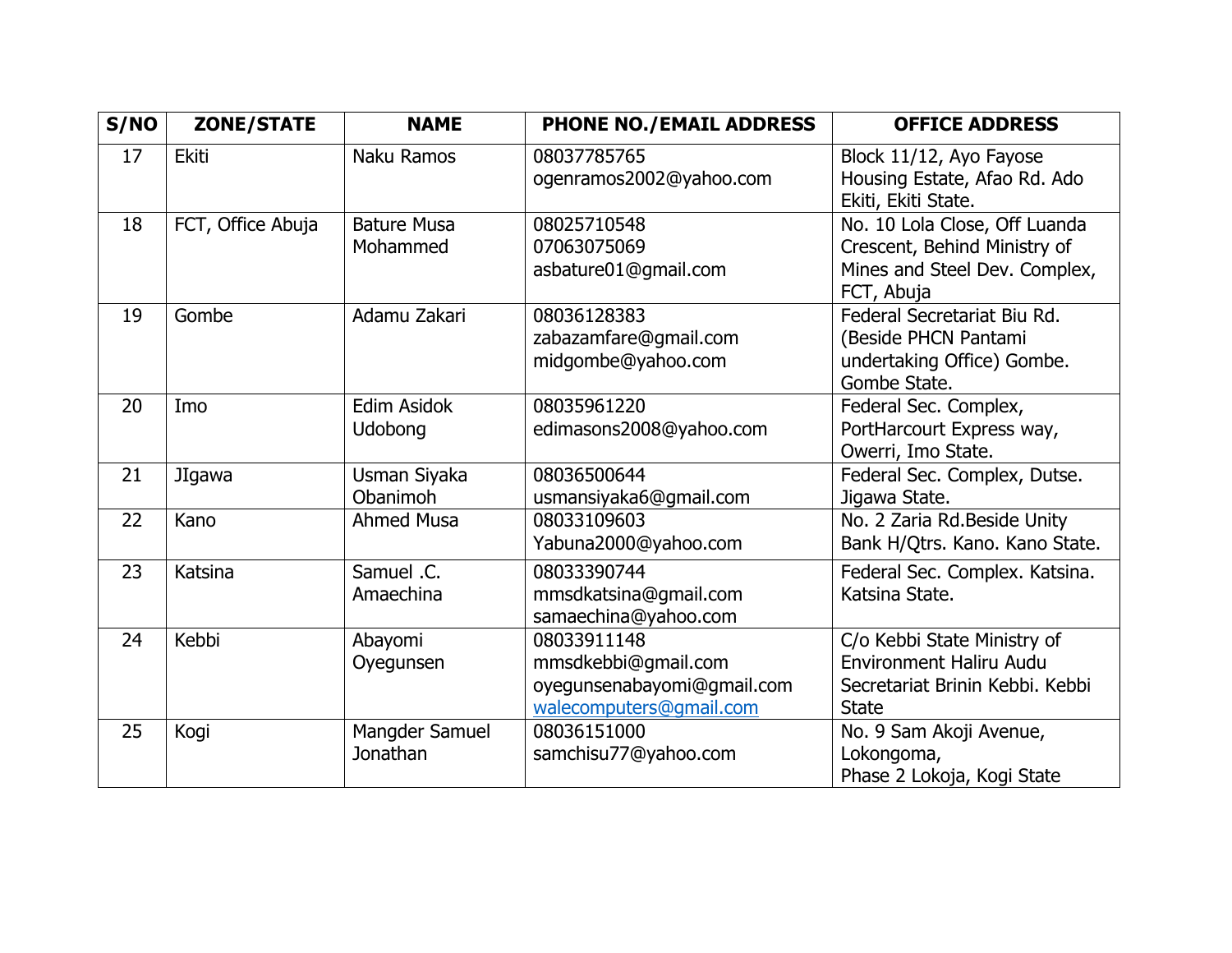| S/NO | <b>ZONE/STATE</b> | <b>NAME</b>                       | <b>PHONE NO./EMAIL ADDRESS</b>                                            | <b>OFFICE ADDRESS</b>                                                                                        |
|------|-------------------|-----------------------------------|---------------------------------------------------------------------------|--------------------------------------------------------------------------------------------------------------|
| 26   | Kwara             | Henry .T. Bolarinwa               | 08066165059<br>mmsdkwara@gmail.com<br>bolatem@yahoo.com                   | Federal Secretariat . Complex,<br>Fate Rd., Ilorin. Kwara State.                                             |
| 27   | Lagos             | Onah Sunday<br>Okhuoya            | 07038167667<br>08058585007<br>mmsdlagos@gmail.com<br>okhuoya200@gmail.com | 6 <sup>th</sup> Floor, Glass house, Fed. Min.<br>of Works complex, Moloney<br>Street, Lagos State.           |
| 28   | Nasarawa          | Adewumi Francis.<br>Ε.            | 08032294817, 09025782978<br>engrfrancis.afekhafe@gmail.com                | 54, Jos Road, P.M.B .99, Lafia.<br>Nasarawa State                                                            |
| 29   | Niger             | Gadzama Daniel<br>Garga           | 08035396132<br>gargadanielgadzama@yahoo.com                               | Federal Sec. Complex, P.M.B.<br>172 Minna. Niger State.                                                      |
| 30   | Ogun              | Aiyelabola<br>O.Sylverious        | 07064286677<br>ayelabolasylverious@gmail.com<br>mmsdabeokuta@gmail.com    | 4 <sup>th</sup> Floor Room 4.16<br>Federal Secretariat Complex,<br>Oke-Mosan, Abeokuta, Ogun<br><b>State</b> |
| 31   | Ondo              | Olajide Akinyeye<br>Edward        | 08034701020<br>edjhaide@gmail.com                                         | Federal Sec. Complex, Igbatoro<br>Rd. Akure, Ondo State.                                                     |
| 32   | Osun              | Ojediran Abimbola<br><b>Bunmi</b> | 08034064779<br>bimboojediran@gmail.com                                    | Km 7, New Ikirun Rd., Ota-Efun<br>, Oshogbo. Osun State.                                                     |
| 33   | <b>Rivers</b>     | Afolabi Taofeeq<br>Akinwumi       | 08036617238<br>afolabitaofeeq79@yahoo.com                                 | Federal Sec. Complex, Aba<br>Road. Port Harcourt, Rivers<br><b>State</b>                                     |
| 34   | Sokoto            | Tombai Suleiman<br><b>Musa</b>    | 08060673140<br>musasuleiman67@yahoo.com                                   | No. 4 Abdulrahman Alzaid Road,<br>Sokoto,<br>Sokokto State.                                                  |
| 35   | Taraba            | Mohammed<br>A.Saidu               | 08034514767<br>saiduahmed65@yahoo.com<br>midtaraba01@gmail.com            | No. 54 Donga Road, Jalingo,<br>Taraba State.                                                                 |